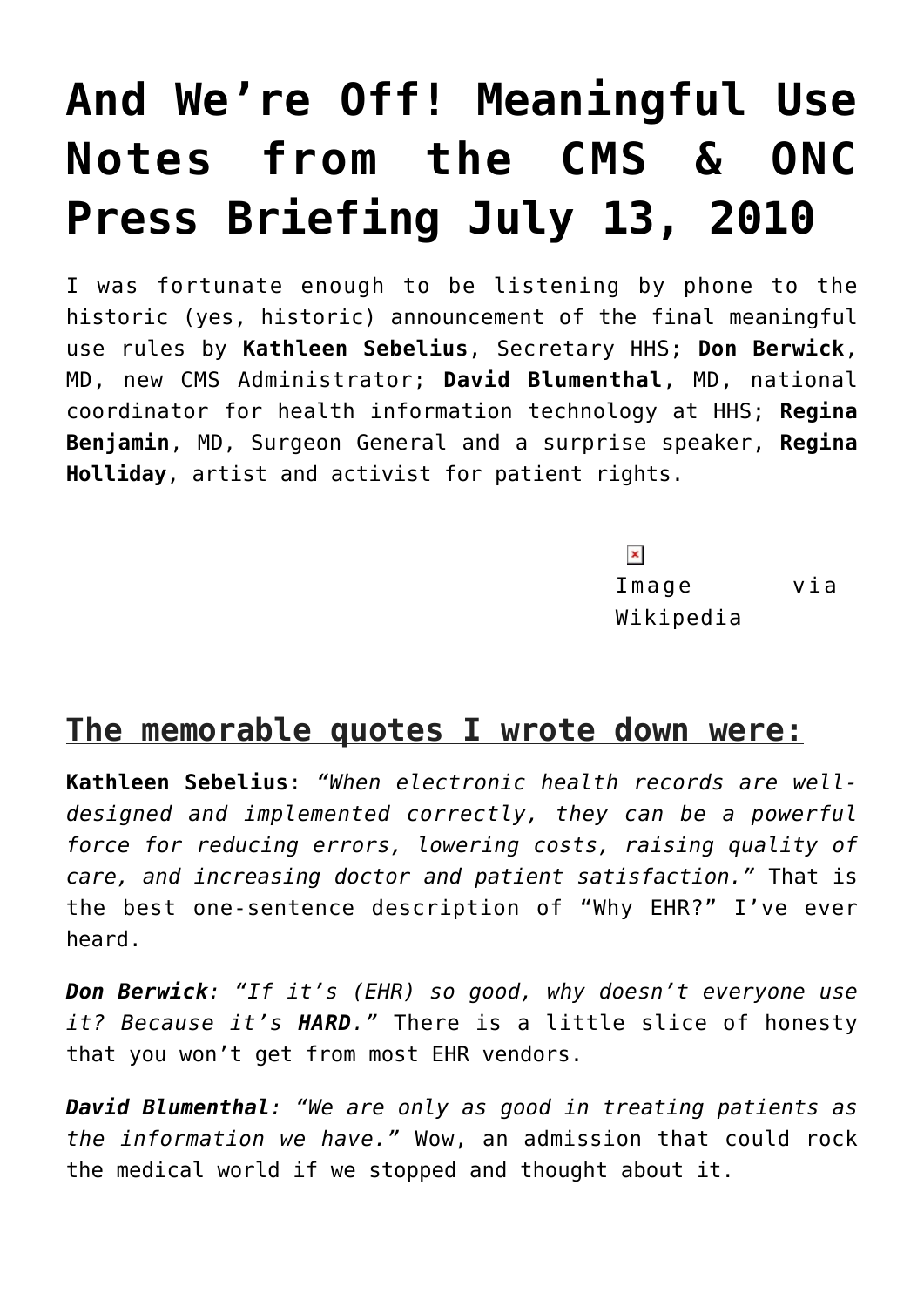*Regina Holliday: "I will not stop until we all have the right see our own information."* Regina's Medical Advocacy Blog is **[here.](http://reginaholliday.blogspot.com/2010/06/e-patient-ephemera.html)** Her lauded mural **["73 Cents"](http://www.npr.org/templates/story/story.php?storyId=120028213)** refers to how much per page she was told by the hospital medical records department she would have to pay to get a copy of her husband's records while he was still in that hospital.

## *The Meat: Specifics of Stage 1 Meaningful Use (2011 and 2012)*

Meaningful use includes both a core set and a menu set of objectives that are specific for eligible professionals and hospitals.

For Eligible Professionals (**[definition here](https://managemypractice.com/arra-eligible-providers-who-is-eligible-to-receive-stimulus-money-and-how-much-is-available-per-provider/)**), there are a total of 25 available meaningful use objectives. 20 of the objectives must be completed to qualify for an incentive payment. 15 are core objectives that are required, and the remaining 5 objectives may be chosen from the list of 10 menu set objectives.

For Hospitals, there are a total of 24 available meaningful use objectives. 14 are core objectives that are required, and the remaining 5 objectives may be chosen from the list of 10 menu set objectives.

**Stage 1** (2011 – 2012) sets the baseline for electronic data capture and information sharing.

**Stage 2** (est. 2013) and Stage 3 (est. 2015) will continue to expand on this baseline and be developed through future rule making.

#### **Summary Overview Of Meaningful Use**